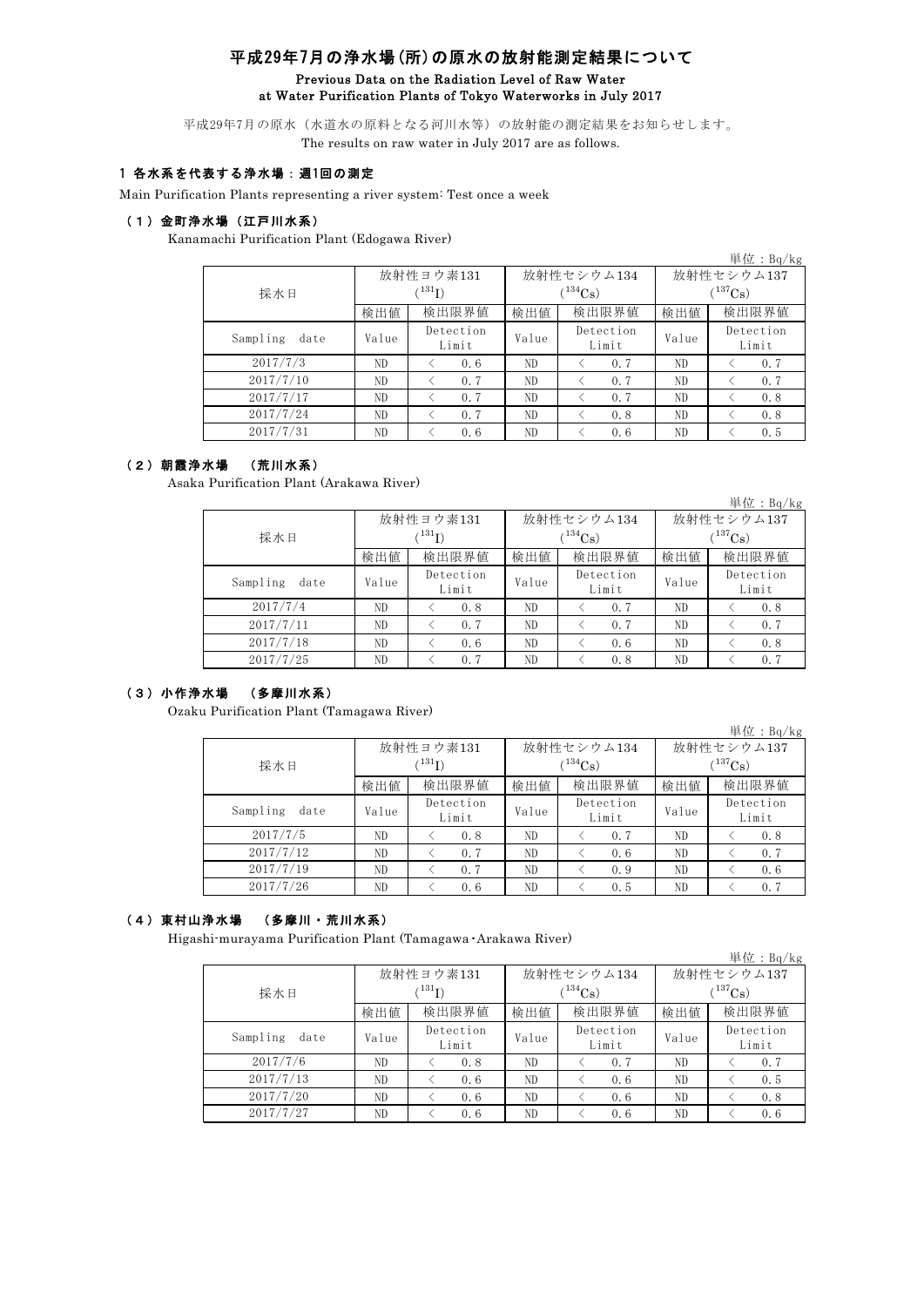## (5)長沢浄水場 (相模川水系)

Nagasawa Purification Plant (Sagamigawa River)

|                  |       |                                       |                             |                        |                           | 単位: $Bq/kg$        |  |
|------------------|-------|---------------------------------------|-----------------------------|------------------------|---------------------------|--------------------|--|
| 採水日              |       | 放射性ヨウ素131<br>$^{\prime\,131}{\rm I)}$ |                             | 放射性セシウム134<br>$134C_s$ | 放射性セシウム137<br>$(137)$ Cs) |                    |  |
|                  | 検出値   | 検出限界値                                 | 検出値                         | 検出限界値                  | 検出値                       | 検出限界値              |  |
| Sampling<br>date | Value | Detection<br>Limit                    | Detection<br>Value<br>Limit |                        | Value                     | Detection<br>Limit |  |
| 2017/7/7         | ND.   | 0.6                                   | ND                          | 0.5                    | ND                        | 0, 7               |  |
| 2017/7/14        | ND    | 0.7                                   | ND                          | 0.7                    | ND                        | 0.8                |  |
| 2017/7/21        | ND.   | 0.7                                   | ND                          | 0.6                    | ND                        | 0, 7               |  |
| 2017/7/28        | ND.   | 0.6                                   | ND                          | 0.6                    | ND                        | 0.7                |  |

# 2 その他の主要浄水場:概ね月1回の測定

Other Main Purification Plants: Test mostly once a month

|                     |                            |                  |                          |                    |                            |                             |           |                            |     |                    | 単位: Bq/kg |
|---------------------|----------------------------|------------------|--------------------------|--------------------|----------------------------|-----------------------------|-----------|----------------------------|-----|--------------------|-----------|
| 浄水所                 | 水源                         | 採水日              | 放射性ヨウ素131<br>$(^{131}I)$ |                    | 放射性セシウム134<br>$(^{134}Cs)$ |                             |           | 放射性セシウム137<br>$(^{137}Cs)$ |     |                    |           |
|                     |                            |                  | 検出値                      | 検出限界値              |                            | 検出値                         | 検出限界値     |                            | 検出値 |                    | 検出限界値     |
| Monitoring<br>point | Water<br>resource          | Sampling<br>date | Value                    | Detection<br>Limit |                            | Detection<br>Value<br>Limit |           | Value                      |     | Detection<br>Limit |           |
| 三郷<br>Misato        | 江戸川水系<br>Edogawa<br>River  | 2017/7/12        | ND                       | $\langle$          | 0.6                        | ND                          | $\langle$ | 0.6                        | ND. | $\langle$          | 0.7       |
| 三園<br>Misono        | 荒川水系<br>Arakawa<br>River   | 2017/7/12        | N <sub>D</sub>           | $\langle$          | 0.7                        | ND                          | $\langle$ | 0.7                        | ND. | $\langle$          | 0.6       |
| 境<br>Sakai          | 多摩川水系<br>Tamagawa<br>River | 2017/7/12        | N <sub>D</sub>           | $\langle$          | 0.7                        | ND                          | $\langle$ | 0.6                        | ND. | $\langle$          | 0.7       |
| 砧<br>Kinuta         | 多摩川水系<br>Tamagawa<br>River | 2017/7/12        | ND                       | $\langle$          | 0.9                        | ND.                         | $\langle$ | 0.7                        | ND. | $\langle$          | 0.9       |
| 砧下<br>Kinutashimo   | 多摩川水系<br>Tamagawa<br>River | 2017/7/12        | ND                       | $\lt$              | 0.8                        | ND                          | $\langle$ | 0.7                        | ND. | $\langle$          | 0.9       |

## 3 多摩地区等の表流水・伏流水・浅井戸を水源とする浄水所:概ね月 1回の測定

Water purification plants using surface water, subsoil water, or shallow well water in Tama Area: Test mostly once a month

## <表流水を水源とする浄水所> <surface water>

|                  |                  |       |                    |                |                       |                       | 単位: $Bq/kg$        |  |
|------------------|------------------|-------|--------------------|----------------|-----------------------|-----------------------|--------------------|--|
|                  |                  |       | 放射性ヨウ素131          |                | 放射性セシウム134            | 放射性セシウム137            |                    |  |
| 浄水所              | 採水日              |       | $(^{131}I)$        |                | $(^{134}\mathrm{Cs})$ | $(^{137}\mathrm{Cs})$ |                    |  |
|                  |                  | 検出値   | 検出限界値              | 検出値            | 検出限界値                 | 検出値                   | 検出限界値              |  |
| Monitoring point | Sampling<br>date | Value | Detection<br>Limit | Value          | Detection<br>Limit    | Value                 | Detection<br>Limit |  |
| 棚沢<br>Tanasawa   | 2017/7/4         | ND    | 0.7<br>$\langle$   | ND             | 0.7<br>$\langle$      | ND                    | 0.7<br>$\langle$   |  |
| 大丹波<br>Otaba     | 2017/7/4         | ND    | 0.7<br>$\langle$   | ND             | $\lt$<br>0.6          | ND                    | 0.7<br>$\lt$       |  |
| 戸倉<br>Tokura     | 2017/7/10        | ND    | 0.7<br>$\langle$   | ND             | 0.6<br>$\langle$      | N <sub>D</sub>        | 0.7<br>$\langle$   |  |
| 乙津<br>Ottsu      | 2017/7/10        | ND    | 0.8<br>$\langle$   | ND             | 0.7<br>$\langle$      | N <sub>D</sub>        | 0.7<br>$\langle$   |  |
| 深沢<br>Fukasawa   | 2017/7/10        | ND    | 0.7<br>$\langle$   | N <sub>D</sub> | 0.6<br>$\langle$      | ND                    | 0.7<br>$\lt$       |  |
| 日原<br>Nippara    | 2017/7/25        | ND    | 0.7<br>$\langle$   | N <sub>D</sub> | 0.6<br>$\langle$      | ND                    | 0.7<br>$\langle$   |  |
| 氷川<br>Hikawa     | 2017/7/25        | ND    | 0.8<br>$\langle$   | N <sub>D</sub> | 0.6<br>$\langle$      | ND                    | 0.9<br>$\langle$   |  |
| 小河内<br>Ogouchi   | 2017/7/26        | ND    | 0.7<br>$\langle$   | N <sub>D</sub> | 0.7<br>$\langle$      | ND                    | 0.6<br>$\langle$   |  |
| ひから<br>Himura    | 2017/7/26        | ND    | 0.7<br>$\lt$       | ND             | 0.7<br>$\lt$          | ND                    | 0.6<br>$\lt$       |  |